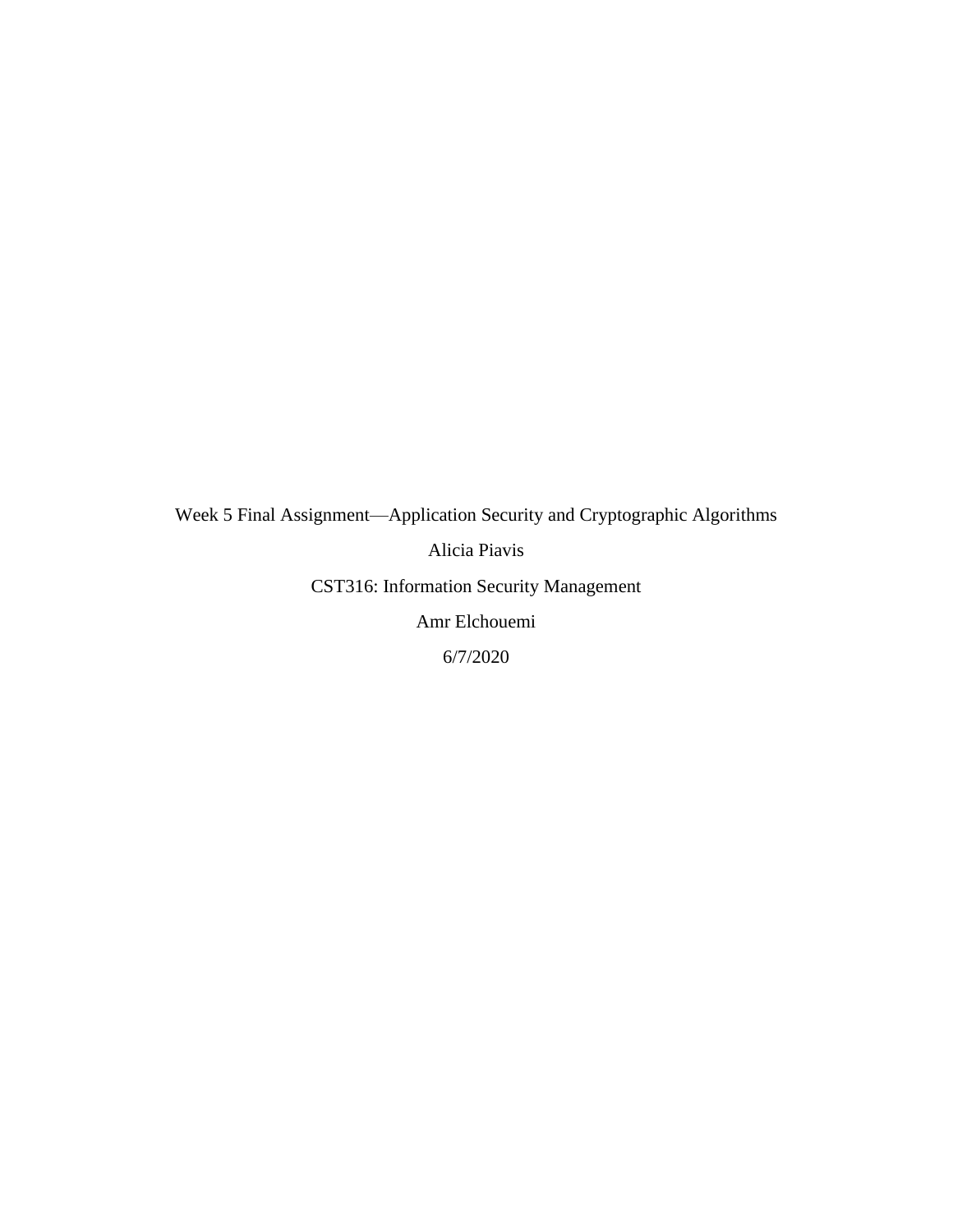## **Week 5 Final Assignment—Application Security and Cryptographic Algorithms**

One of the ways that organizations can support CIANA (confidentiality, integrity, availability, non-repudiation, and authentication) and promote security awareness is through the implementation of organizational security policies and procedures. Some of the components that organizations might include in these policies and procedures include an acceptable use policy, a bring your own device (BYOD) policy, a password policy, risk management (RM) procedures, a security awareness policy, a security enforcement policy, authorization and authentication policies, governance policies, and a privacy policy. While these are all very important components to include in an organization's security policies and procedures, some of the easiest to implement that also provide a high return on investment include acceptable use policies, password policies, security awareness policies, and authorization and authentication policies.

Acceptable use policies contain guidelines concerning how company hardware and software should be used in order to mitigate security threats. These policies are important so that employees have clarity regarding how they should and should not use company devices, as well as the company network. Improper use of devices, such as downloading software without approval, or surfing undesirable websites can introduce the organization to vulnerabilities such as viruses, malware, and even social engineering. The implementation of acceptable use policies supports basic security principles. For example, blocking certain websites on the company network can support defense in depth, creating a layer of protection by preventing access to risky websites (Sveikauskas, 2018). Another policy that is fairly easy to implement is a password policy. Password policies are important because they establish password requirements and regulate how often passwords should be reset. Password complexity is very important, as it can influence the ease with which attackers can crack a password and gain access to a system. By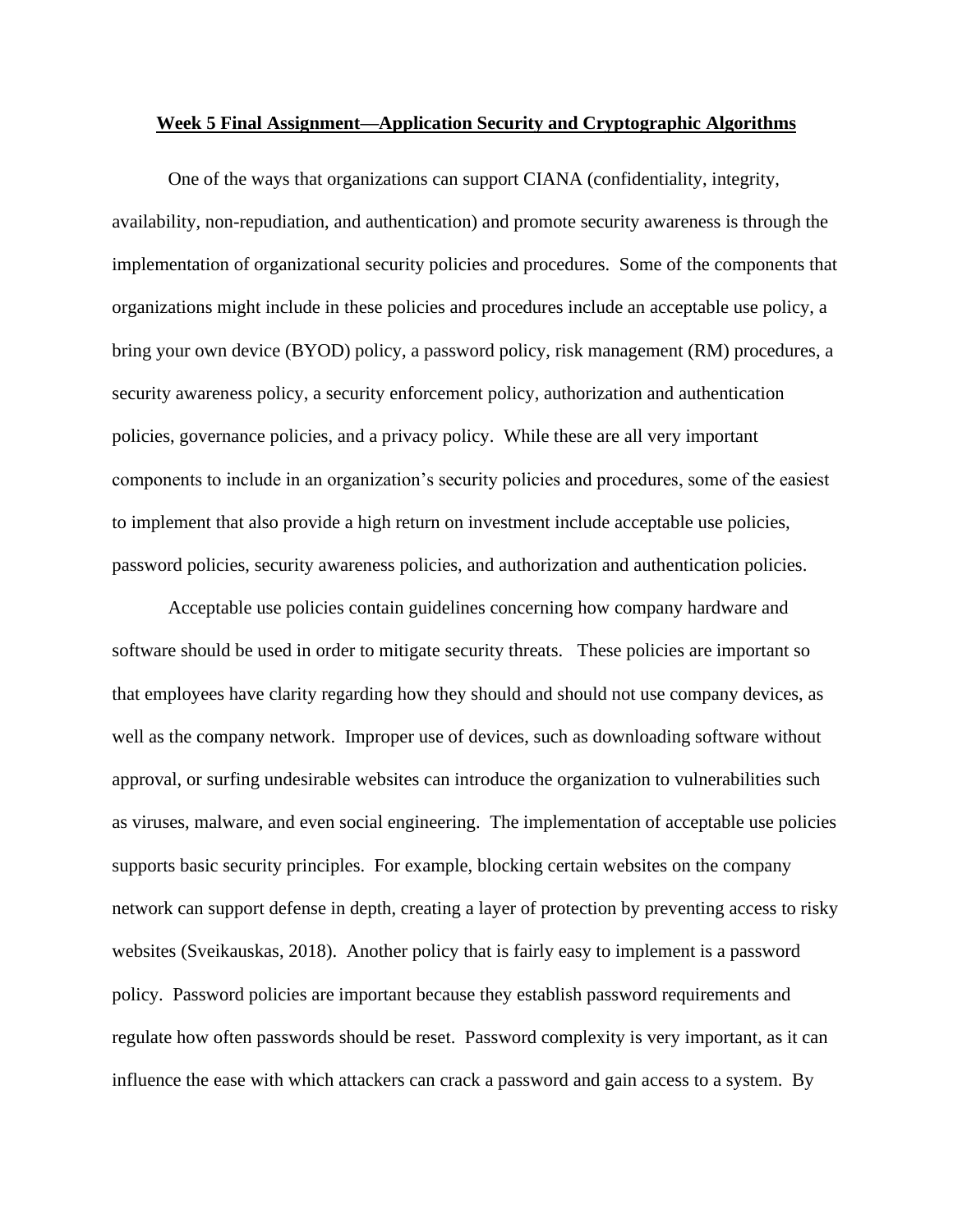requiring that passwords be a certain length, and that they have letters, special characters, and numbers, an organization can reduce the probability of an attacker gaining access to the system. Password policies also support defense in depth, as well as the principle of establishing secure defaults (Sveikauskas, 2018). By requiring that passwords meet certain criteria, organizations are able to set a default, or baseline level of security.

In addition to acceptable use and password policies, security awareness policies are important in educating employees about information security principles, how to avoid opening suspicious emails and clicking on malicious links, and how to respond when a threat is suspected. By instituting mandated information security training, the security principle "don't trust services" is supported (Sveikauskas, 2018). Don't trust services means educating individuals regarding which types of emails, links, and websites can be trusted. By making employees aware of security threats, organizations can reduce risk further. Finally, authentication and authorization policies should be established. Authentication refers to the verification that occurs to ensure that a user is who they say they are, and authorization refers to providing specific levels of access to a particular identity. These policies support two security principles, defense in depth and the principle of least privilege. By utilizing multifactor authentication, organizations can make the security of a system more robust and harder to penetrate. In addition, access control policies establish who has access to what, and limits an individual's permissions to that which they need to carry out their job tasks. By limiting the amount of information available to individuals, risk is reduced.

Together, acceptable use policies, password policies, security awareness policies, and authorization and authentication policies can be integrated with other security practices to establish the security of an organization. For example, the organization that I currently work for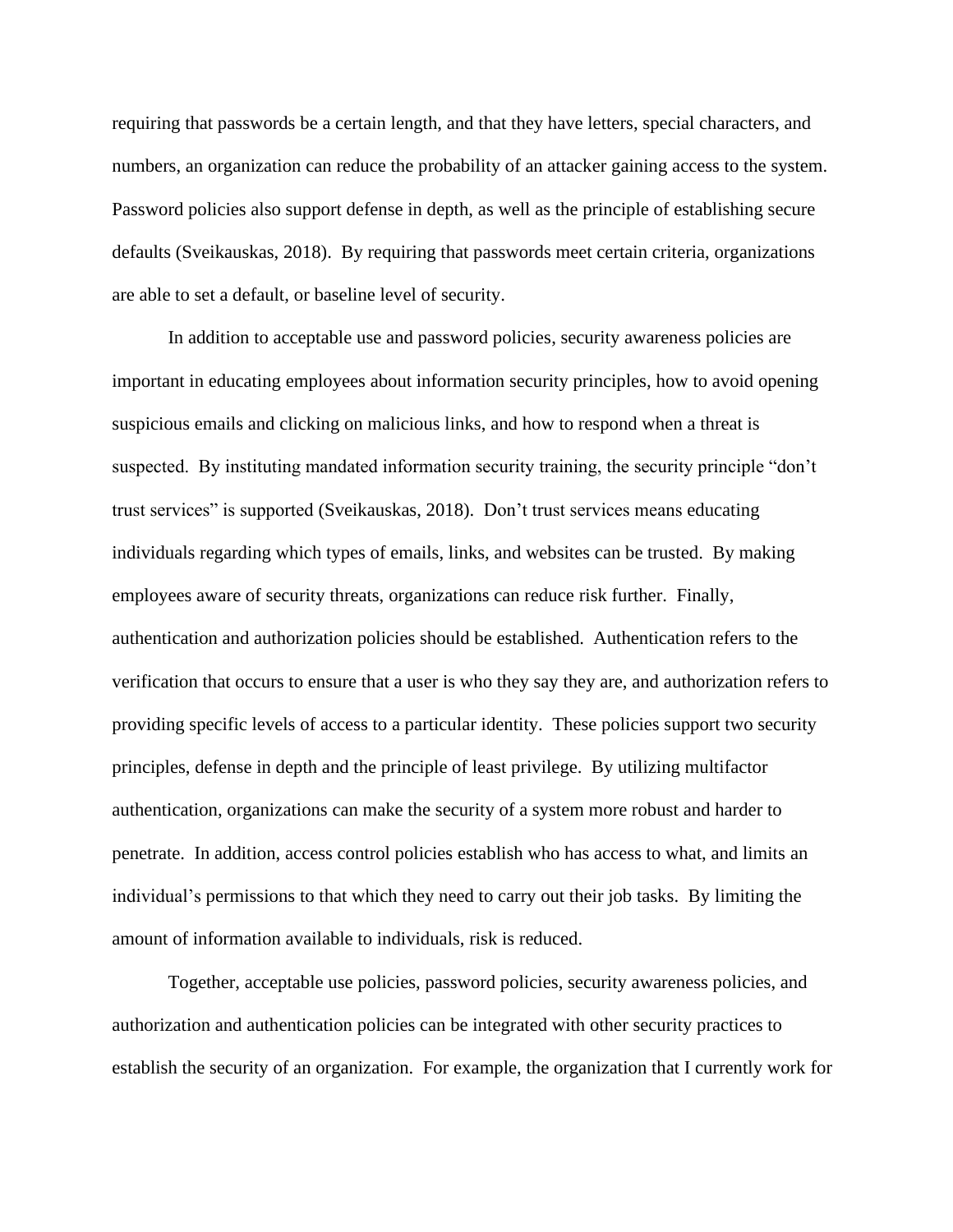implements an acceptable use policy that prohibits employees from accessing social media websites or personal email accounts while on the company network. This not only keeps employees more productive, but also prevents unnecessary risks from being introduced to the company network through malicious emails, social engineering, and viruses acquired through risky websites and links. In addition, the password policy at the organization requires that all network passwords are at least eight characters, and contain at least one number, one letter, and one special character. This increases the complexity of passwords, reducing the chance of an attacker cracking a password and gaining access to the system. All network passwords must be reset every 45 days. The security awareness policy requires that new employees receive information security training within 30 days of onboarding. The training includes topics such as phishing, social engineering, malicious links, locking devices when unattended, recognizing suspicious emails, and what to do when a threat is suspected. Finally, multi-factor authentication is used to make it more difficult to access the company network. In order to gain access to the company intranet, users must log in with their company email and password, accept a message sent to their cell phone from Okta, an identity management company, and then they are redirected through the browser to the company's homepage on the intranet. In order to implement authorization, the organization utilizes Microsoft Active Directory to add or remove users from groups, and add or remove permissions from groups. This allows the organization to easily track who has access to what, and limit the information that employees have access to.

In addition to these policies, network security mechanisms should be implemented to prevent and detect possible attacks. For example, dynamic host configuration protocol (DHCP) can be used to enforce whether or not a device can connect to a network, based on rules that an administrator sets (Wills, 2019). The organization can whitelist suspicious email addresses and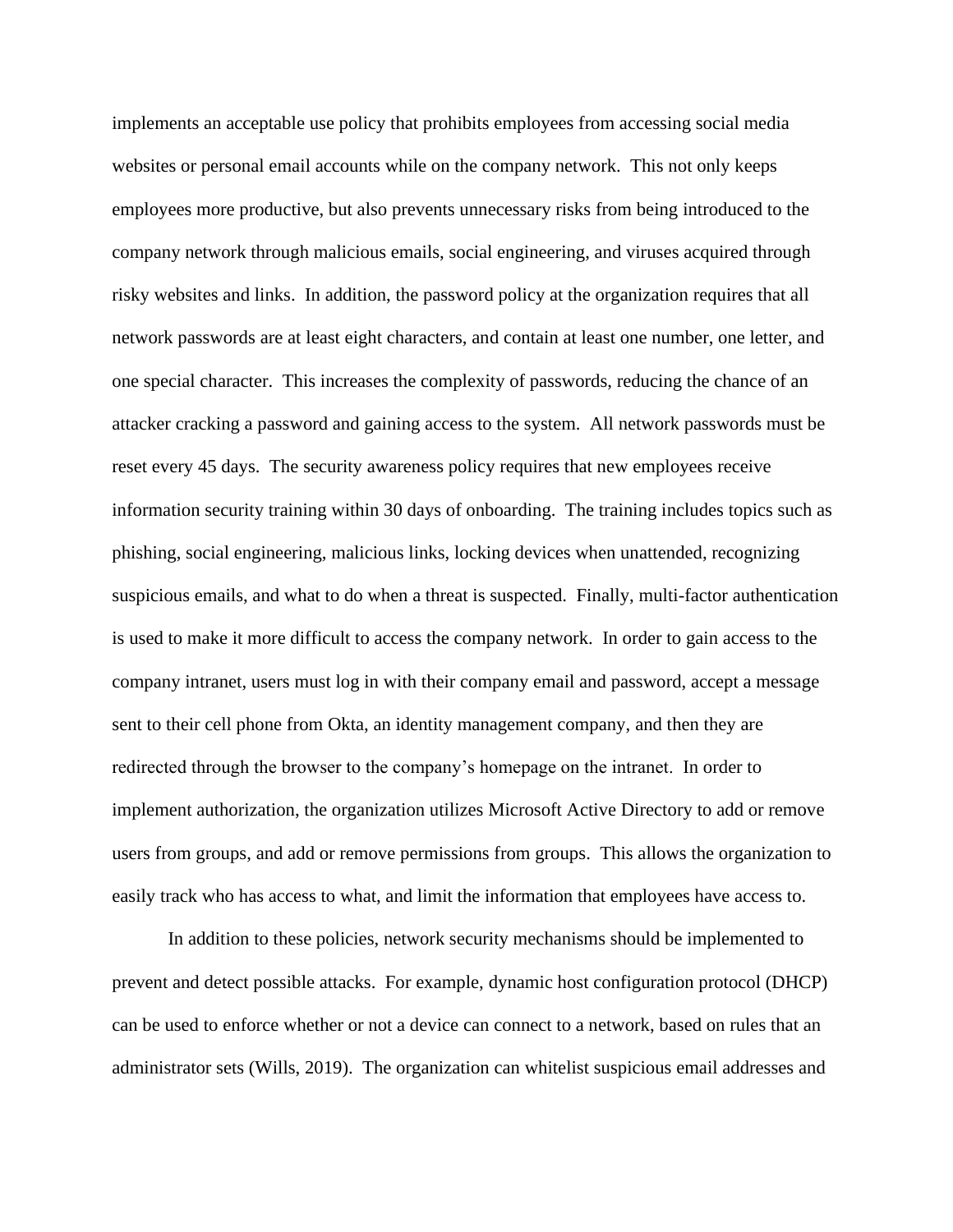IP addresses, so that the IP addresses of login attempts are cross-referenced with a list of acceptable IP addresses that can gain access to the network. Internet Protocol Security (IPsec) should be leveraged to send data securely over the network (Wills, 2019). Access control should be used to grant or deny access to the system, grant or deny access to objects within the system, and track information regarding what actions were performed against objects by a specific subject. Role-based access control is recommended, as it is a common form of access control used today, and is based on assigning permissions to specific roles, which are then assigned to individuals. Email filters should be used to detect suspicious emails and send them to a spam folder or other directory. Multifactor authentication (MFA) should be implemented to increase the security of account logins: "the FBI recommends MFA that utilizes biometric information or behavioral information, such as geolocation data or internet protocol (IP) address" (Sargent, 2020). Additional security layers should include firewalls and network alerts for abnormal activity (Sargent, 2020).

Vulnerability scans and audits should be implemented to identify potential vulnerabilities in the network and across company devices. As Orrill (2020) states, "Vulnerability scanners can help an enterprise's IT staff identify weaknesses throughout its network, such as ports that could be accessed by unauthorized users and software lacking the latest security patches, helping to ensure network compliance with the organization's security policy". Active scanning should be used to simulate attacks and detect weak nodes based on the responses received from transmitting data. Active scanning should also be used to repair detected weaknesses. Some examples of network scanning tools that support active scanning and can help detect exposed ports include IP Scanner, Vulnerability Audit, Port Scanner, NS Lookup, and Trace Route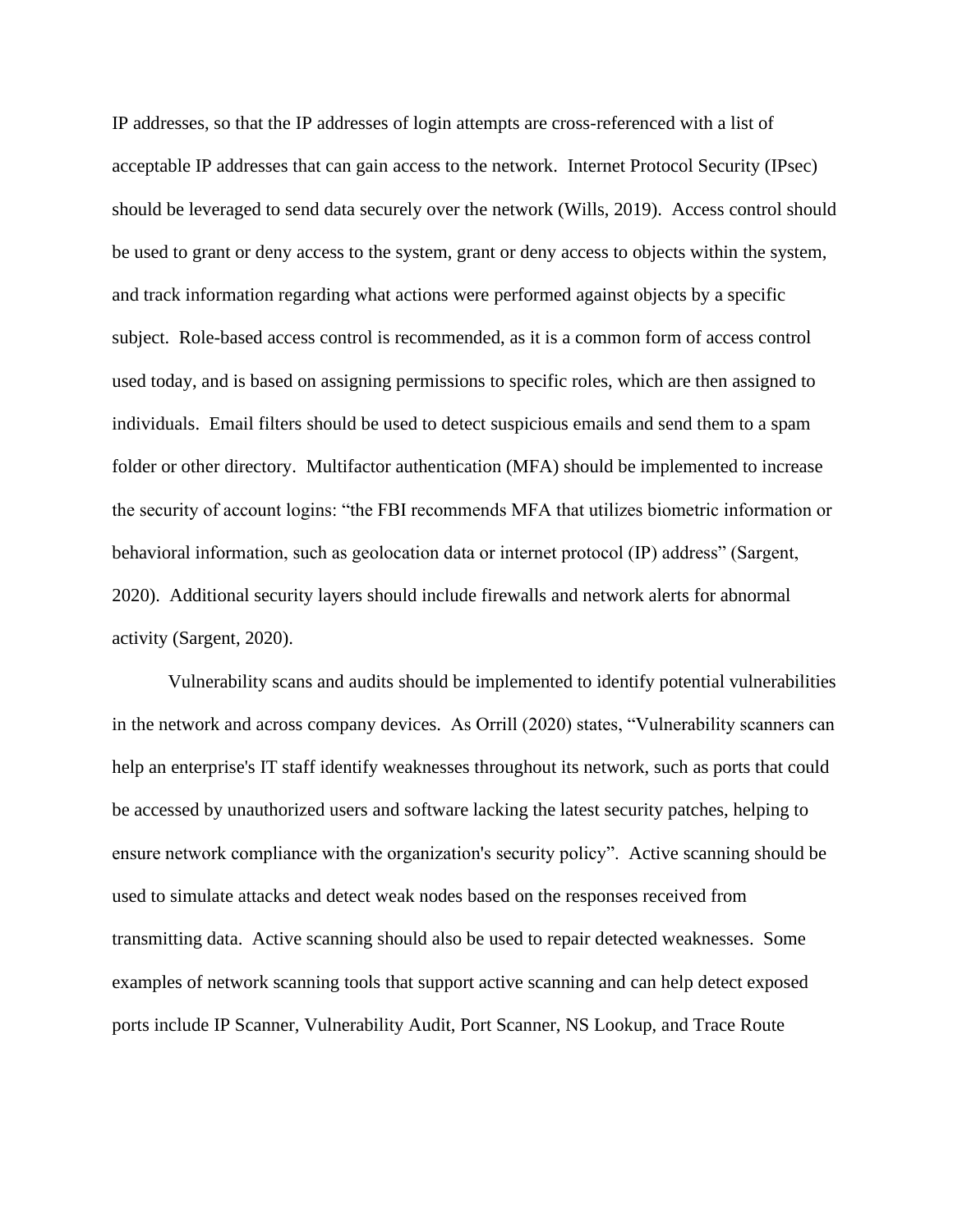(Foong, Juremi, & Nathan, 2019). Passive scanning should be implemented to monitor regular network activity and check the software and patch versions on devices connected to the network.

Cryptographic algorithms should be used within the organization to secure data. These algorithms transform plaintext into ciphertext, so that data cannot be interpreted by unintended users or attackers. There are three major types of cryptographic algorithms: symmetric encryption, asymmetric encryption, and hash functions. Symmetric encryption algorithms, also known as secret-key algorithms, use one key for encryption and decryption. This means that if the key gets compromised, it can be used to decrypt anything encrypted with that key (Turner, 2019). These types of algorithms should be avoided when possible. Instead, the organization should use asymmetric algorithms, also known as public-key algorithms, whenever possible. Unlike symmetric encryption algorithms, these algorithms use different keys for encryption and decryption. This provides more protection than symmetric algorithms, but also requires more computing power (Wills, 2019). Hash functions will also be important for protecting the integrity of data. Hash functions do not use keys, but instead compute a fixed-length hash value based on the plaintext. This method is known as one-way encryption because it is impossible to recover the contents of the plaintext from the hash value (Kessler, 2020).

Examples of common encryption algorithms include the Caeser Cipher, AED, 3DES, RSA, and ECDSA (Lake, 2018). The Caeser Cipher involves shifting each letter a fixed number of spaces. AED, the Advanced Encryption Standard, is a complex symmetric encryption algorithm commonly used to encrypt communication data. The 3DES algorithm stands for triple DES, and is a more reinforced version of the original DES algorithm that runs the data through the algorithm three times. RSA stands for Rivest-Shamir-Adleman. This was the first widely accepted public-key algorithm. It is used in security protocols like PGP and TLS. Finally,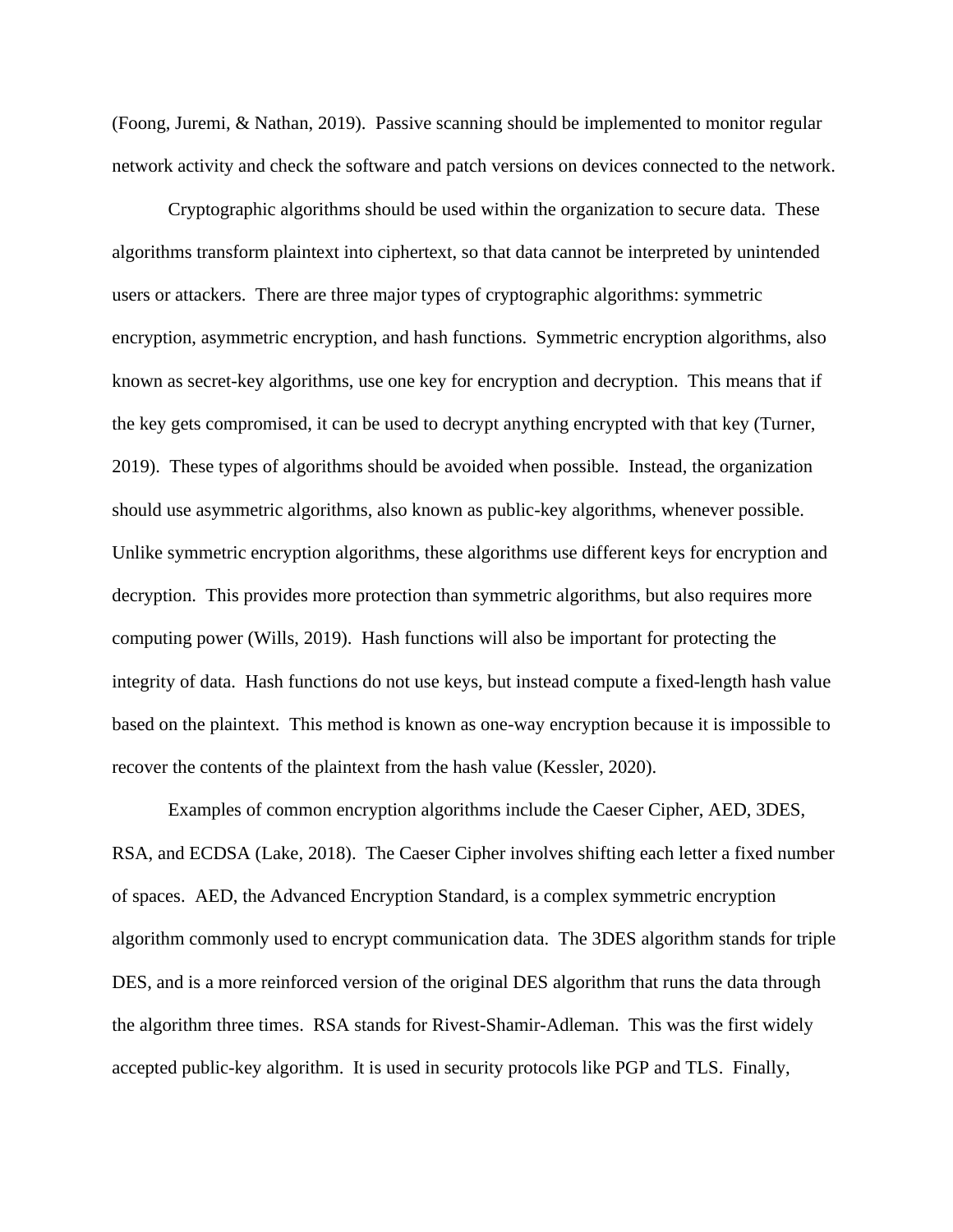ECDSA stands for the Elliptical Curve Digital Signature Algorithm. This is a public-key algorithm that is a variation of the original DSA algorithm (Lake, 2018). There are other algorithms available as well, so care should be taken when selecting the one that is most appropriate for the organization and task.

Another way that the organization can increase security and reduce the probability of vulnerabilities is through the application of best practices during software development. According to *Rules versus Recommendations* (Java) (2015), code should follow guidelines, which are recommendations that increase code quality by enhancing the" safety, reliability, or security of a system." Noncompliant code is code that violates the coding guidelines, and therefore puts the system at risk. In place of noncompliant code, a compliant solution should be implemented, which follows the secure coding rules. Some of the secure coding rules discussed by Carnegie Mellon University (Flynn, 2015) include rules related to input validation and data sanitization, class declarations and initialization, expressions, numeric types and operations, characters and strings, object orientation, methods, and many others. An example of a secure coding rule is to normalize strings before validating them. For example, coders should forbid <script> tags in inputs in order to avoid cross-site scripting vulnerabilities (Mohindra, 2017). This is an example of a runtime vulnerability, which attackers can abuse. Many applications today use code injection at runtime to customize features and control parameters. This can be exploited through malicious code injections that allow a hacker's embedded logic to execute (Wills, 2019). Furthermore, transparency in the SDLC, utilization of an IDE, and configuration management tools can minimize vulnerabilities caused by compile and runtime errors.

Aside from utilizing secure coding practices, the security development lifecycle described by Microsoft (2020) should be implemented in order to reduce vulnerabilities that arise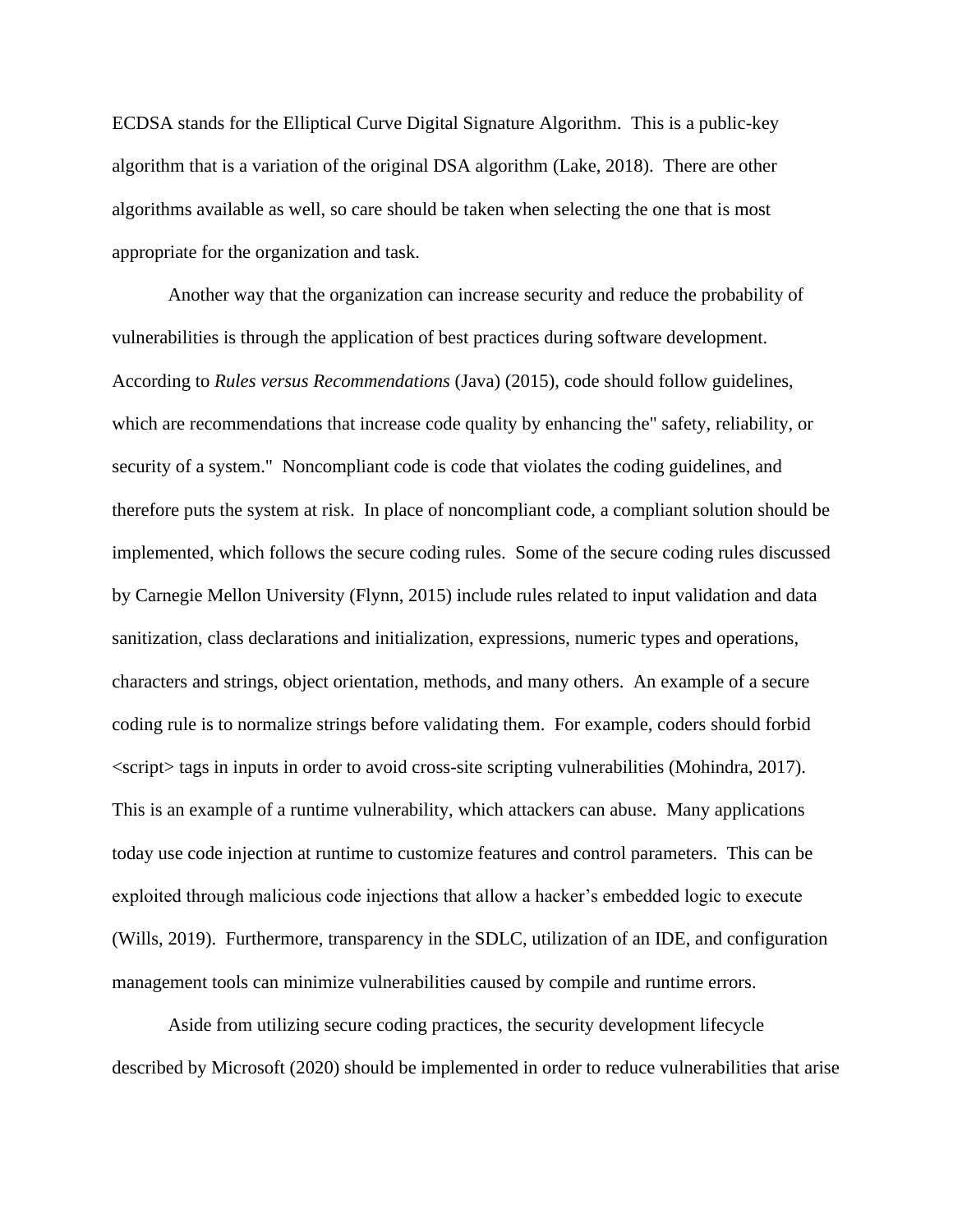from the software development process. The Microsoft Security Development Lifecycle (SDL) consists of twelve practices. The first step is to provide training so that everyone, including product managers, have an understanding of security basics. The second step is to define security requirements for the software project. The third step is to define metrics and compliance reporting. This involves agreeing on standards for identifying, communicating, and handling issues throughout the project. The fourth step is to perform threat modeling in order to identify potential vulnerabilities, determine the business impact of those threats, and then choose ways to mitigate them. The fifth step in the SDL is to establish design requirements. This process involves selecting security features such as cryptography, authentication, or logging. Step six in the cycle is to define and use cryptography standards. Step seven involves managing the security risk of using third-party components. Step eight is to use pre-approved development and testing tools. Step nine is to perform static analysis security testing. This step should be integrated into the commit process so that the source code is evaluated before it is compiled. Step ten is to perform dynamic analysis security testing. Dynamic testing is used to detect vulnerabilities at runtime, and can be accomplished through testing tools or suites. Step eleven is to perform penetration testing. This step involves simulated attacks carried out by security professionals to mimic the actions of hackers and reveal potential vulnerabilities. Finally, step twelve is to establish a standard incident response process (Microsoft, 2020).

Finally, all organizations should have plans for incident management and disaster recovery. The NIST (National Institute of Standards and Technology) incident response framework is a well-respected incident management approach that should be implemented within the organization. This framework includes the following steps: detection, response, mitigation, reporting, recovery, remediation, and lessons learned (Wills, 2019). The first step, detection,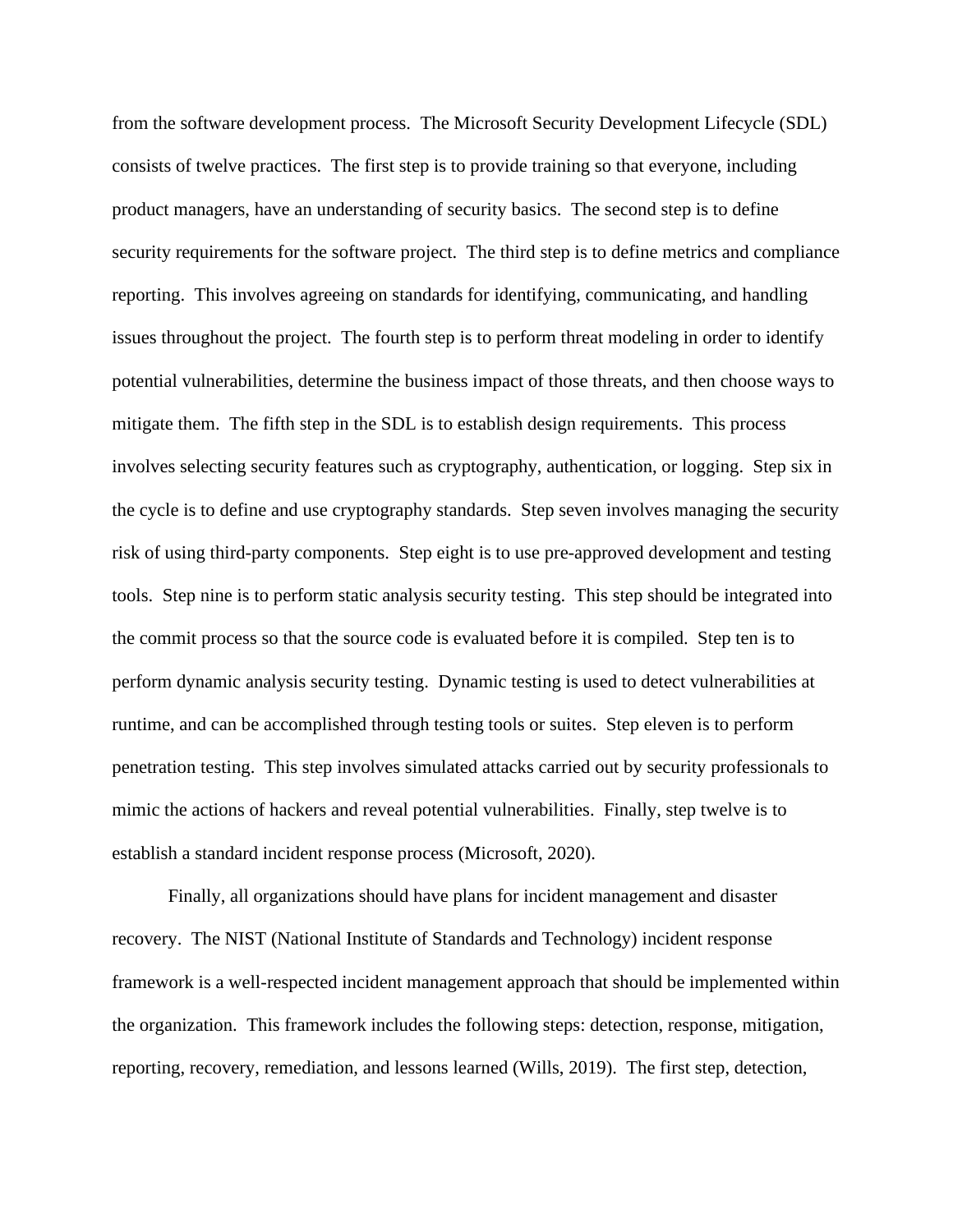involves analyzing and characterizing an event. Not all events are considered security incidents. Events can be deemed to have occurred due to natural causes, accidents, system failures, or intrusions. Intrusions typically lead to an incident management response. After an incident is detected, the response phase involves gathering data and information, asking questions, and determining who is in charge of the incident management process (Wills, 2019). Next, the incident is mitigated through containment and eradication to prevent further system damage or loss of data. The reporting phase involves keeping a running incident response log that communicates what happened, decisions that were made, and actions that were taken. During the recovery phase, systems are restored to their pre-attack state and management is notified that the systems are back up. Remediation involves taking steps to improve system security moving forwards. For example, software patches may be applied and configurations updated (bmc.com, 2020). Finally, the lessons learned phase involves documenting take-aways, information sharing, and coordination. Wills (2019) states that organizations should, "Review your incident response procedures for what worked and what didn't, and update accordingly."

The organization should also have a disaster recovery plan. An eight step disaster recovery plan is described by Schiff (2016): 1) Inventory hardware and software--it's important to document what you have so that you know what may have been compromised during an incident, and so that you can quickly get systems back up and running; 2) Define the tolerance for downtime and data loss--this section of the plan should define the recovery point objective (RPO) and recovery time objective (RTO), and what kinds of solutions you might need to achieve those constraints. Applications can also be prioritized in this part of the plan regarding which need to be restored first; 3) Define who is responsible for what and identify backup personnel--key roles and responsibilities show be defined here so there is a clear understanding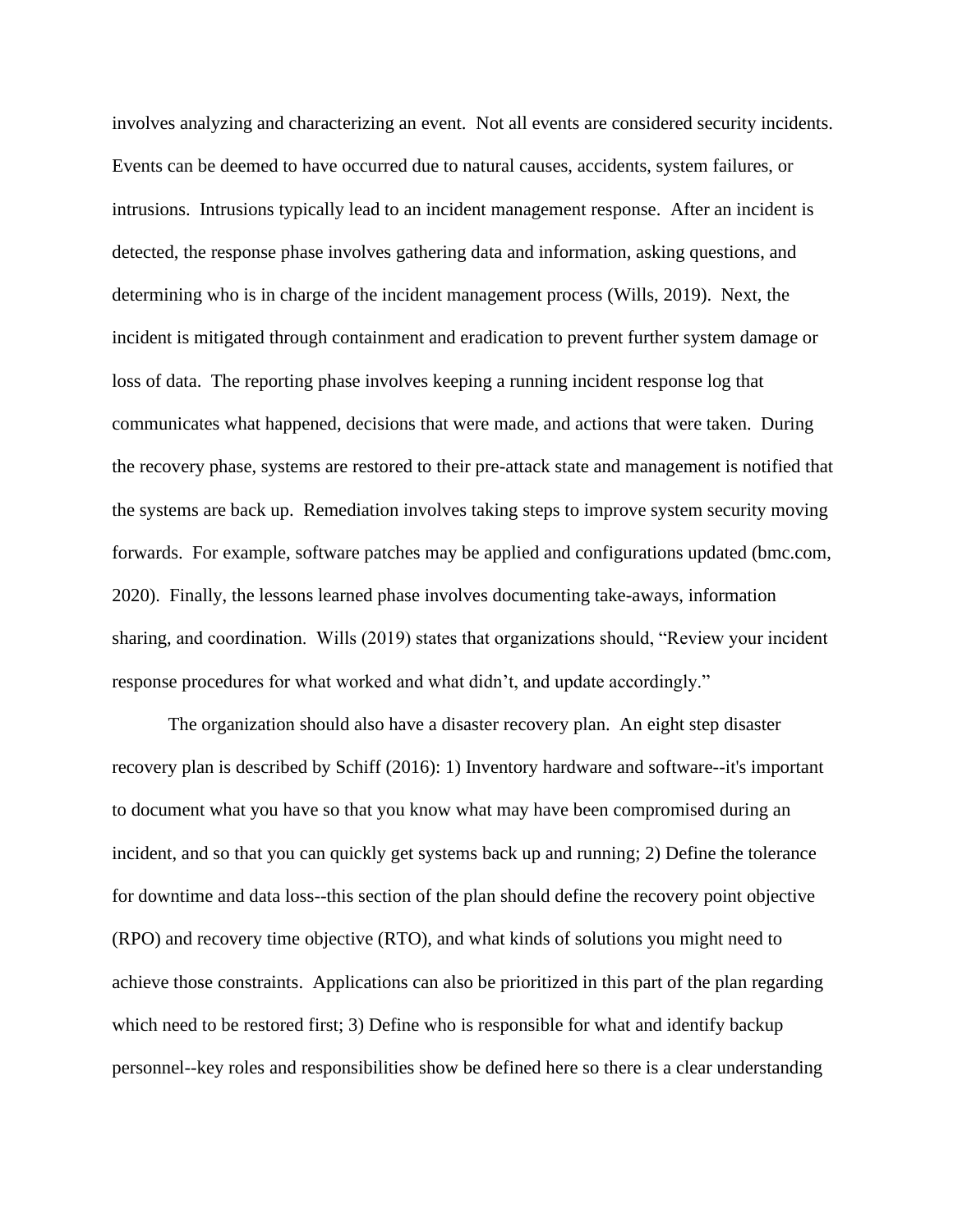of who needs to do what. Individuals included in this plan should also have backups in case they are out of office; 4) Create a communication plan--this section should define how employees, vendors, suppliers, and customers will get the information they need. There should also be a prepared written statement from the company that can be published to alert, inform, and comfort customers in the case of an emergency; 5) Let employees know where to go in case of emergency and have a backup worksite:--security incidents have the potential to interrupt the normal flow of business. However, having a designated backup worksite will alleviate stress and planning during the time of an incident; 6) Make sure service level agreements (SLA's) include disasters/emergencies--it is important when outsourcing services or technology that the contract include acceptable timeframes for addressing incidents and restoring service; 7) Define how to handle sensitive information--this section should include procedures for maintaining and accessing sensitive information during an incident; and 8) Test the plan regularly--ensure that backup hardware and other components of the DR plan are working. Define how the plan will be tested and how often. Test employees to ensure they know their part in the DR plan (Schiff, 2016).

The best way for organizations to avoid security vulnerabilities is to anticipate them. Having clear security policies and procedures, as well as incident management and disaster recovery plans, will allow organizations to deter more threats and respond to incidents more quickly and efficiently. It is imperative that organizations support data confidentiality, integrity, availability, non-repudiation, and authentication (CIANA) in order to gain and maintain stakeholder trust. Furthermore, advocating for security awareness throughout the organization will help increase security and reduce risk. Some of the easiest components of security policies and procedures that organizations can implement include acceptable use policies, password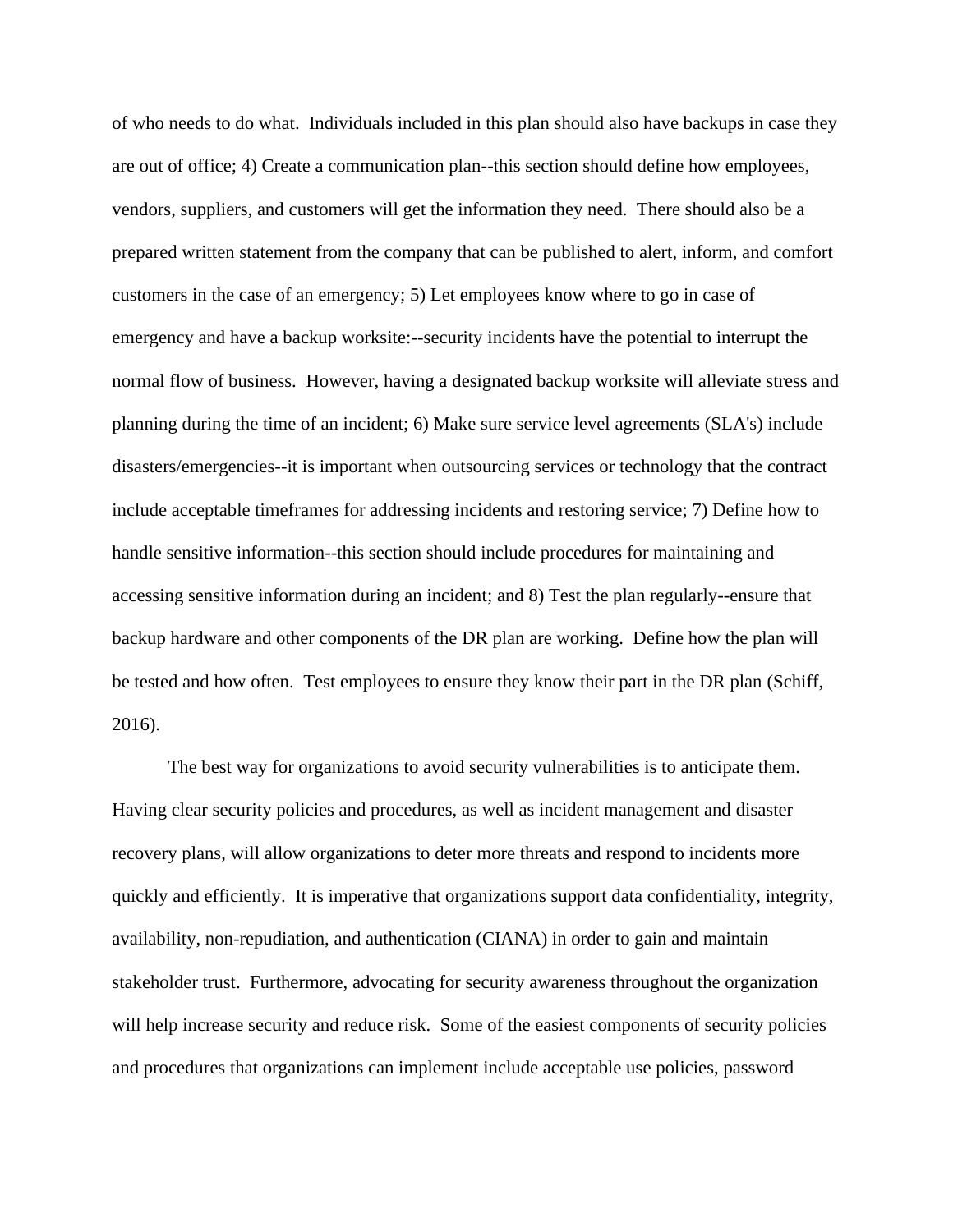policies, security awareness policies, and authorization and authentication policies. In addition to these policies, thorough network management and monitoring, vulnerability scans and audits, and data encryption can help support CIANA. Furthermore, integrating the software development lifecycle with the security development lifecycle and implementing secure coding practices will reduce risk. Lastly, establishing clear incident management and recovery plans up front will allow organizations to more efficiently detect, handle, and recover from security incidents.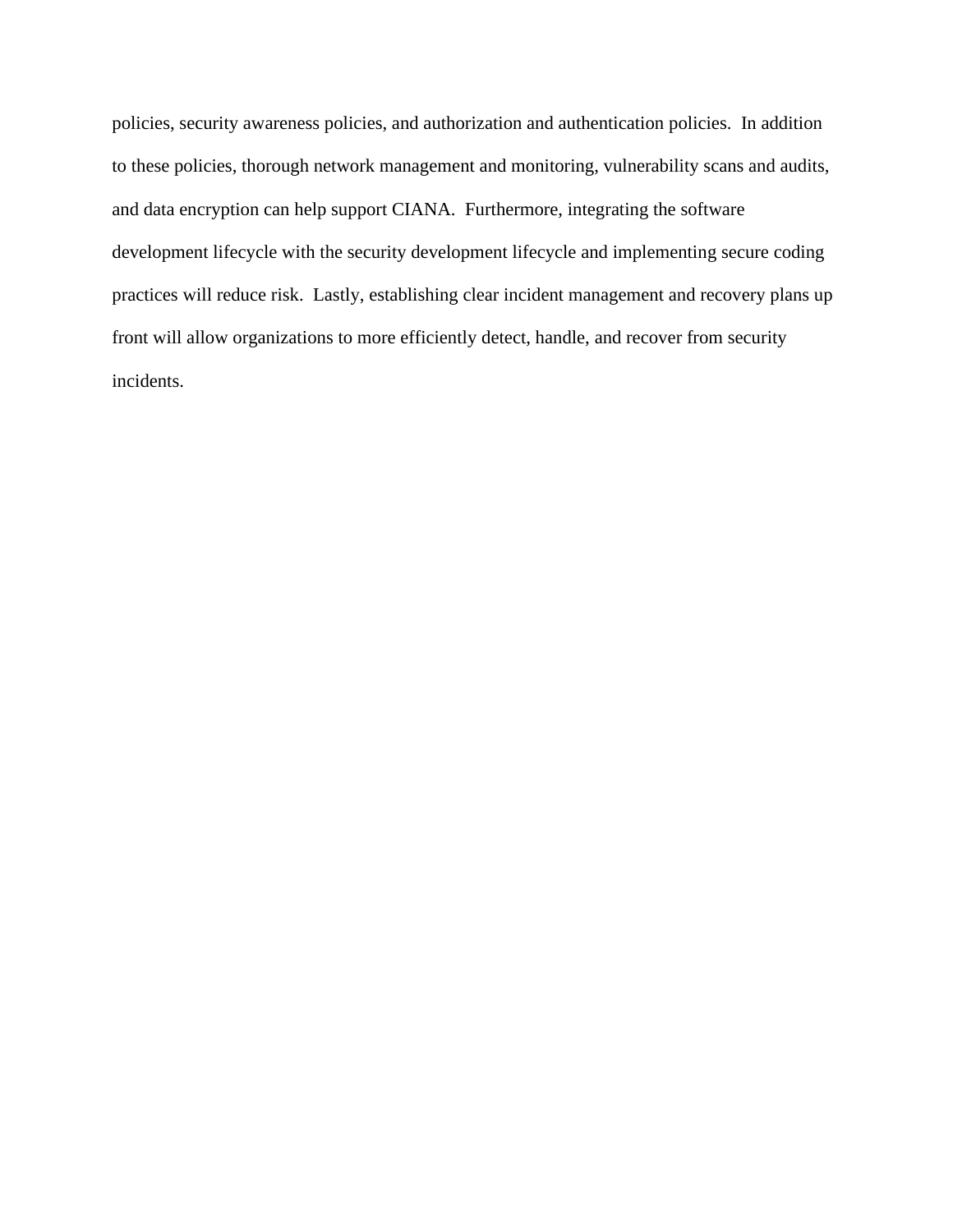## **Resources**

- Bmc.com. (2020). What Is Threat Remediation? Threat Remediation Explained. Retrieved June 3, 2020 from https://www.bmc.com/blogs/what-is-threat-remediation-threatremediation-explained/
- Flynn, L. (2015). Rules versus Recommendations (Java). Carnegie Mellon University: Software Engineering Institute. Retrieved May 30, 2020 from https://wiki.sei.cmu.edu/confluence/pages/viewpage.action?pageId=88487386
- Foong, L. L., Juremi, J., & Nathan, Y. (2019). Net Scan: Web-based Network Scanning Tool. International Journal of Psychosocial Rehabilitation, 23(4), 1238–1250. https://doiorg.proxy-library.ashford.edu/10.37200/ijpr/v23i4/pr190450
- Lake, J. (2018). Encryption, hashing, salting what's the difference? Comparitech. Retrieved June 3, 2020 from https://www.comparitech.com/blog/information-security/encryptionhashing-salting/
- Microsoft. (2020). What are the Microsoft SDL practice? Retrieved May 29, 2020 from https://www.microsoft.com/en-us/securityengineering/sdl/practices#practice11

Mohindra, D. (2017). IDS01-J Normalize strings before validating them. Carnegie Mellon University: Software Engineering Institute. Retrieved May 30, 2020 from https://wiki.sei.cmu.edu/confluence/display/java/IDS01- J.+Normalize+strings+before+validating+them

Orrill, J. (2020). What is the Difference Between Active & Passive Vulnerability Scanners? Retrieved May 23, 2020 from https://smallbusiness.chron.com/difference-betweenactive-passive-vulnerability-scanners-34805.html